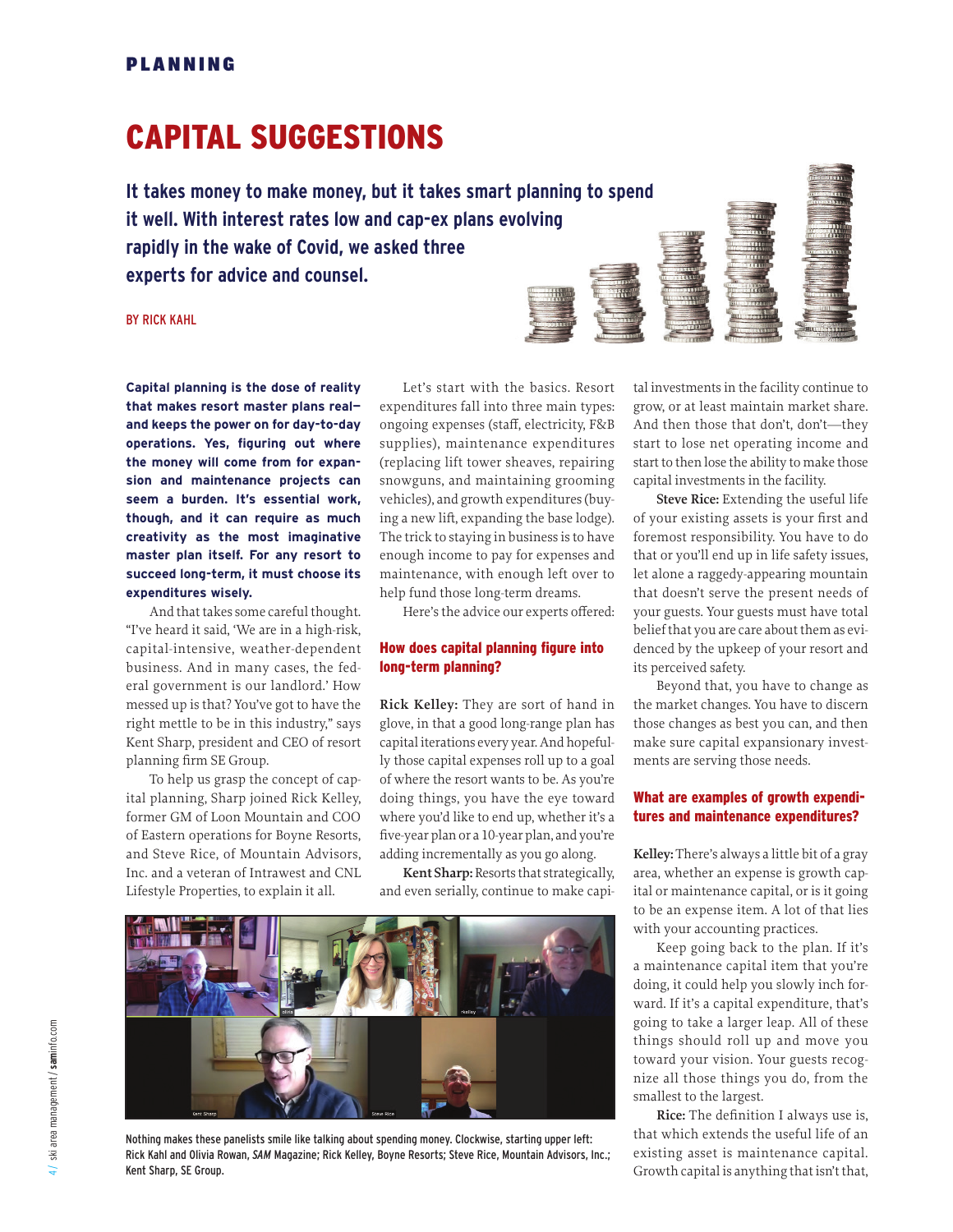# PLANNING\_>>

is expansionary and is something to create enhanced or new revenue flows.

**Sharp:** Or to change the guest experience. Steve's characterization is a really helpful way to look at it. We're working on an existing base lodge facility, and there's so much of a remodel involved it could be considered maintenance, but if you're doing new things that are going to completely alter the guest experience—seating, food venues, food variety, those kinds of things—you are actually starting to move the needle forward. Always looking at that guest experience piece is really, really critical.

### What are some of the key aspects of capital planning and prioritizing that every ski area operator should know?

**Kelley:** There's a lot of information that's available to resorts today that we didn't have 15 years ago or 10 years ago. Whether it's looking at competitive sets, what's happening with guest surveys, the local

communities—there's a lot of information to help resort leaders look at what they want to do and how they want to do it. There are many avenues to get really good data to help make good decisions and create a holistic plan.

**I'VE HEARD IT SAID, 'WE ARE IN A HIGH-RISK, CAPITAL-INTEN-SIVE, WEATHER-DEPENDENT BUSINESS. AND IN MANY CASES, THE FEDERAL GOVERNMENT IS OUR LANDLORD.' HOW MESSED UP IS THAT?**

**Rice:** There's got to be sort of a truth test that you apply to all of your growth capital investments. That new project comes with potential investment costs, including interest, but also operating costs. So first, understand the incremental cost of operating that new investment. If you're building a larger facility, you're going to need more people and more power and so forth to operate it. Then you have to understand, on the revenue side, what are the incremental sources of improved cashflow. If it costs you more to build than you're taking in, the investment doesn't make sense.

This is a discipline that needs to be broken down in very fine P-and-L-related impacts, or you are kind of flying by the seat of your pants.

### A lot of resort leaders say, "If I put in a new lift, I'm really not going to increase my visitation, but I'm increasing my costs. So where's the sense in that?" How do you respond to that?

**Kelley:** There's a couple issues with that. One is, are you preserving the base you have by improving technology? You need to stay in the forefront of having good technology, because that's what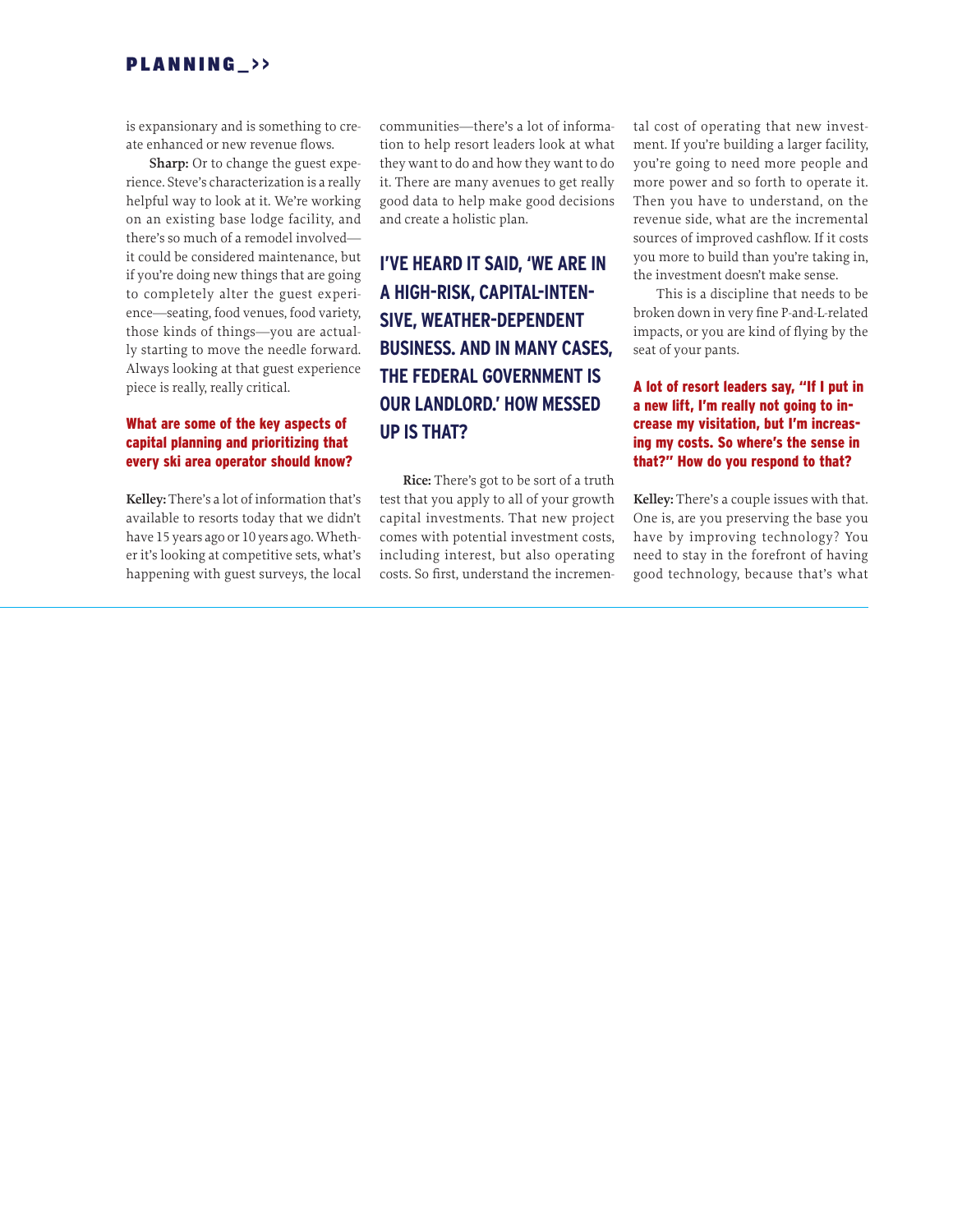people are looking for. The other piece is improving the experience and creating really a much better product. Yeah, there's an ROI that needs to come along with that, but you have much better uphill capacity, you have a more comfortable lift to ride, and again, it's extending the experience for the guest, and in time these investments pay off, because people appreciate them.

**Sharp:** Keep in mind that demand for skiing and demand from the guest is qualitative and quantitative. We so often get trapped in the quantitative trap of 'what are we going to do for skier visits?' But it's also important to think about the quality of the product, the quality of the experience, and constantly challenge ourselves to ask, 'What business are we in these days?'

# **THERE'S A LOT OF INFORMATION AVAILABLE TO RESORTS TODAY THAT WE DIDN'T HAVE 15 YEARS AGO OR 10 YEARS AGO.**

In the '70s and '80s, it was all about get them parked, get them a lift ticket, get them on the mountain, get them a burger, and get them back in their cars and out of here. That's not the business we're in anymore; we're in the business of the overall experience. And skiing is just a small piece of that these days.

## How can resorts make that go/no go decision on capital projects?

**Sharp:** A lot of it comes back to, as Steve mentioned earlier, data-driven decisions, doing a whole lot of great analysis around what a particular capital project will do for the overall operation, possibly in terms of visitation, but more often than not in terms of net margins.

As we lay out a 10- , 15-, or 20-year capital expansion program, we triage through the things that start to move the net operating income needle. What are the things that contribute to margin? We're not just chasing the projects that make money. So if we can prioritize some of the projects that produce the largest increases proportionately in margin, then that income starts to fuel those other capital expansion projects that don't have as much margin associated with them.

There's a lot of money that ski areas have to spend on things that are just so not sexy. A sewer line upgrade—when did that ever cause more skier visits? But it has to be done. If we can prioritize some of those projects that do produce that margin, that helps finance the ones that don't.

# Many resorts are very wary of taking on debt. How smart is that?

**Sharp:** I'm constantly amazed at how many resort operators and owners that are absolutely 100 percent averse to any kind of leverage whatsoever. Granted, it's not a bad position to be in for operating *» on page 82*